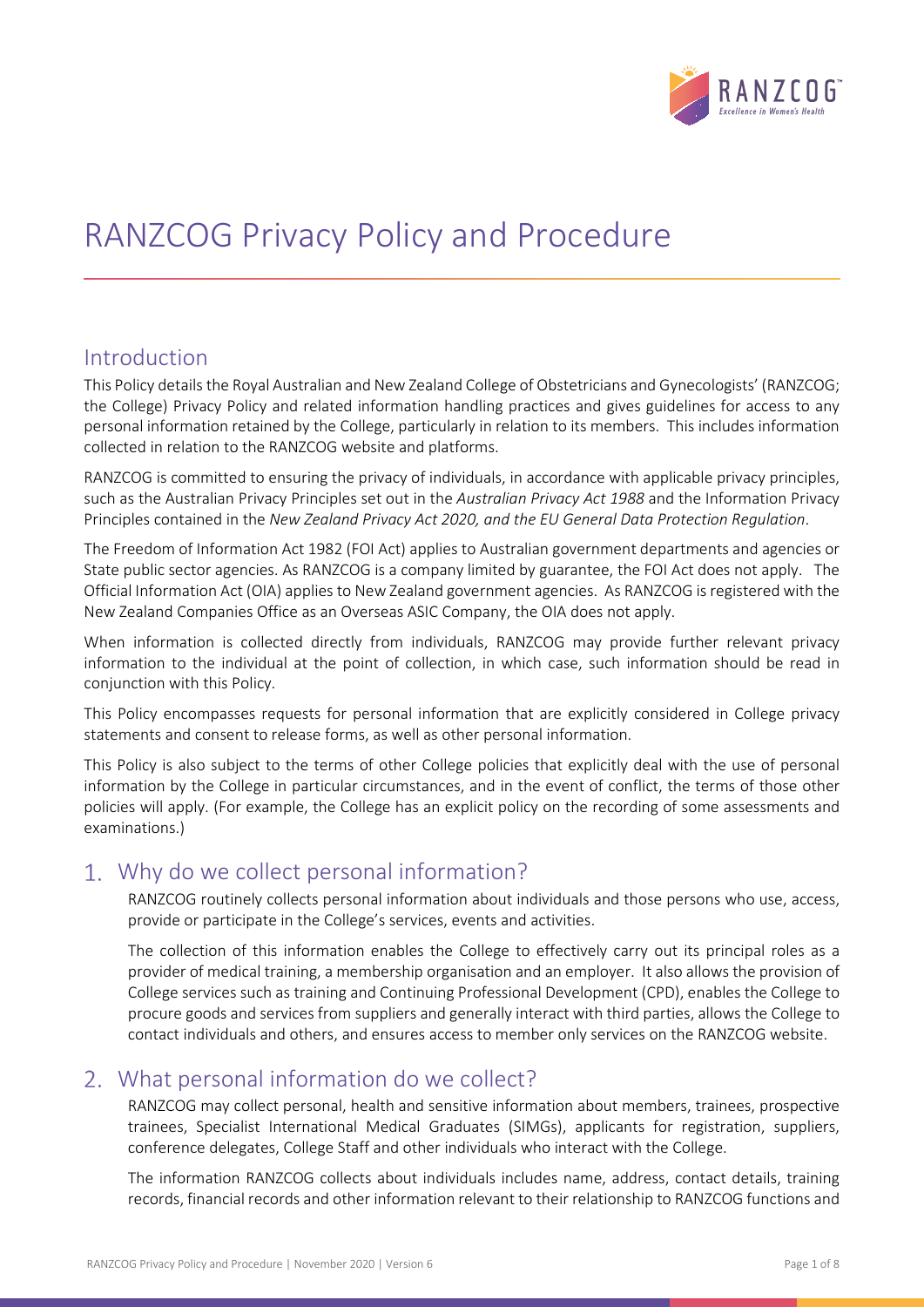

activities. RANZCOG may also collect information indirectly through such means as assessments, verifications of completion of training, confirmation of education requirements and similar.

Except where it is unreasonable or impracticable to do so or where it occurs with an individual's permission, RANZCOG will collect this information only from the individual concerned. In addition, unless permitted or required to do so by law, RANZCOG will not collect sensitive information about an individual without their consent.

The full details of personal information that the College collects can be found in the questions the College asks, and in the forms individuals complete when dealing with the College, its agents and contractors.

A RANZCOG employee will be designated as the College's Privacy Officer. RANZCOG will ensure that this person has received appropriate training in privacy legislation and can act as the primary College source of information regarding privacy matters.

# 3. How is personal information collected?

Ordinarily, personal information will be collected from an individual directly, either in person, by telephone, in writing or via the internet.

However, in some situations the College may need to collect personal information about an individual from a third party such as:

- the College's consultants, auditors, lawyers, contractors and contracted staff or service providers that provide goods or administrative or other services in connection with the activities of the College;
- entities and institutions who provide services or undertake activities in conjunction with, or in association with, the College;
- regulatory authorities and bodies, professional or specialist societies and associations, hospitals and health centres and relevant complaints tribunals and government departments and agencies; and
- an individual's agent (with an individual's authority).

If the College needs to collect personal information about you from a third party not mentioned in this Policy, then the College will first endeavour to obtain your consent. If that is not practicable then the College will only obtain personal information from a third party if it is necessary for us to perform our functions or comply with applicable laws. In any event, the College will inform you about such third-party personal information and only use that information in accordance with this Policy.

Where the College receives personal information about you, which was not solicited, then that information will be dealt with in accordance with this Policy and applicable Privacy Principles.

The main points at which personal information is collected include, but are not limited to:

- On joining RANZCOG as a trainee or member.
- On applying for specialist assessment and/or assessment for an Area of Need position or specialistin-training purposes.
- On applying to and joining RANZCOG as an employee or non-FRANZCOG member of the Board or other RANZCOG governing body or entity.
- On registering for RANZCOG events such as a scientific meeting, conferences and webinars.
- On visiting RANZCOG's website.

#### 4. How is personal information used?

RANZCOG will only collect information needed for a particular function or activity. The information collected will depend on the individual's relationship with the College. RANZCOG will use personal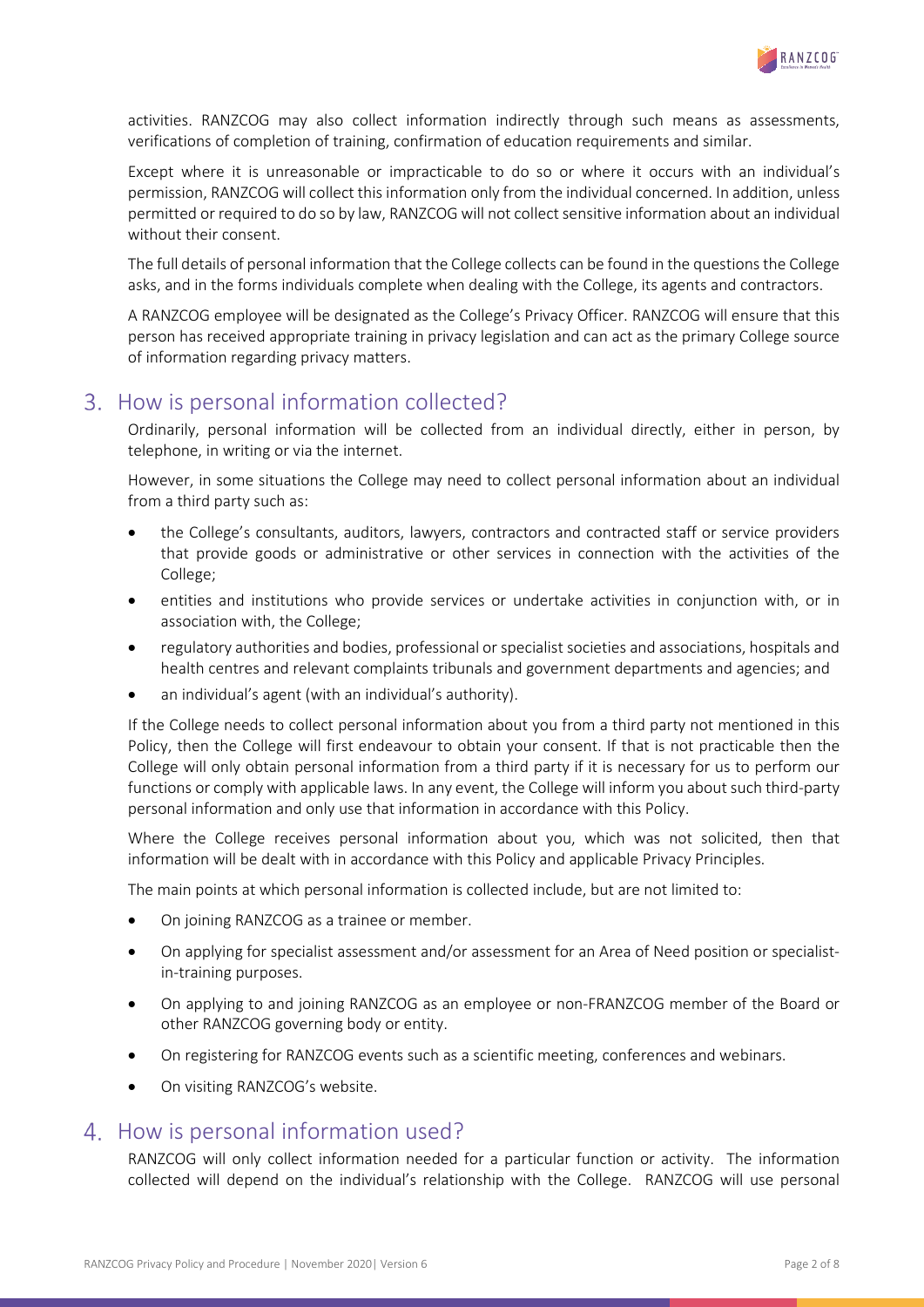

information to carry out its functions and activities. Functions and activities of the College include, but are not limited to:

- to provide membership services and benefits and maintain associated records;
- to assist, support, provide and improve CPD, education and training;
- to enable planning, policy and service development and to market, advertise or otherwise promote the College;
- to monitor, deal with, report and investigate potential misconduct;
- to provide workplace and training environments that are free from discrimination, bullying and sexual harassment;
- to effectively operate a complaints resolution process;
- to provide assessment processes for SIMGs;to appropriately interact with government and regulatory bodies relating to the profession;
- to implement, monitor and maintain quality assurance processes and systems, as well as processes and systems concerning regulatory matters, registrations, accreditation, audits, risk and claims management (including dealings with insurers);to procure funding, donations or other support for the activities of the College;
- to enable internal administration, training, assessments, reviews of any processes, and Appeals Procedures;
- to provide or undertake any of the other activities referred to in this Policy; and
- to conduct or facilitate research or surveys for purposes related to the College and/or one or more of the above activities.

Information may also be used for secondary purposes which directly relate to the primary purpose of collection or any other purpose which is authorised by the individual, or which is required or authorised by law.

RANZCOG may also make ancillary use of your personal information for purposes other than those described above where an individual would reasonably expect the College to use such information.

# 5. How is personal information disclosed?

RANZCOG will share personal information amongst its staff, officers, committees and bodies where appropriate to better achieve the College's primary, secondary or ancillary purpose.

From time to time, RANZCOG may disclose your personal information to certain third parties. If the College does this, it will require the third party to protect your personal information in the same way and to the same standards as the College.

The types of third parties to whom your personal information may be disclosed includes, but is not limited to:

- providers of goods and services to the College;
- entities and institutions who provide services or undertake activities in conjunction with or in association with the College;
- regulatory authorities and bodies, professional or specialist societies and associations, hospitals and health centres, relevant complaints tribunals, and government departments and agencies;
- where the College collects an individual's information from someone else, or another entity, to that person or entity;
- where the law requires or permits the College to do so;
- an individual's agent (with an individual's authority); and
- to assist with mail-outs to members, trainees or SIMGs.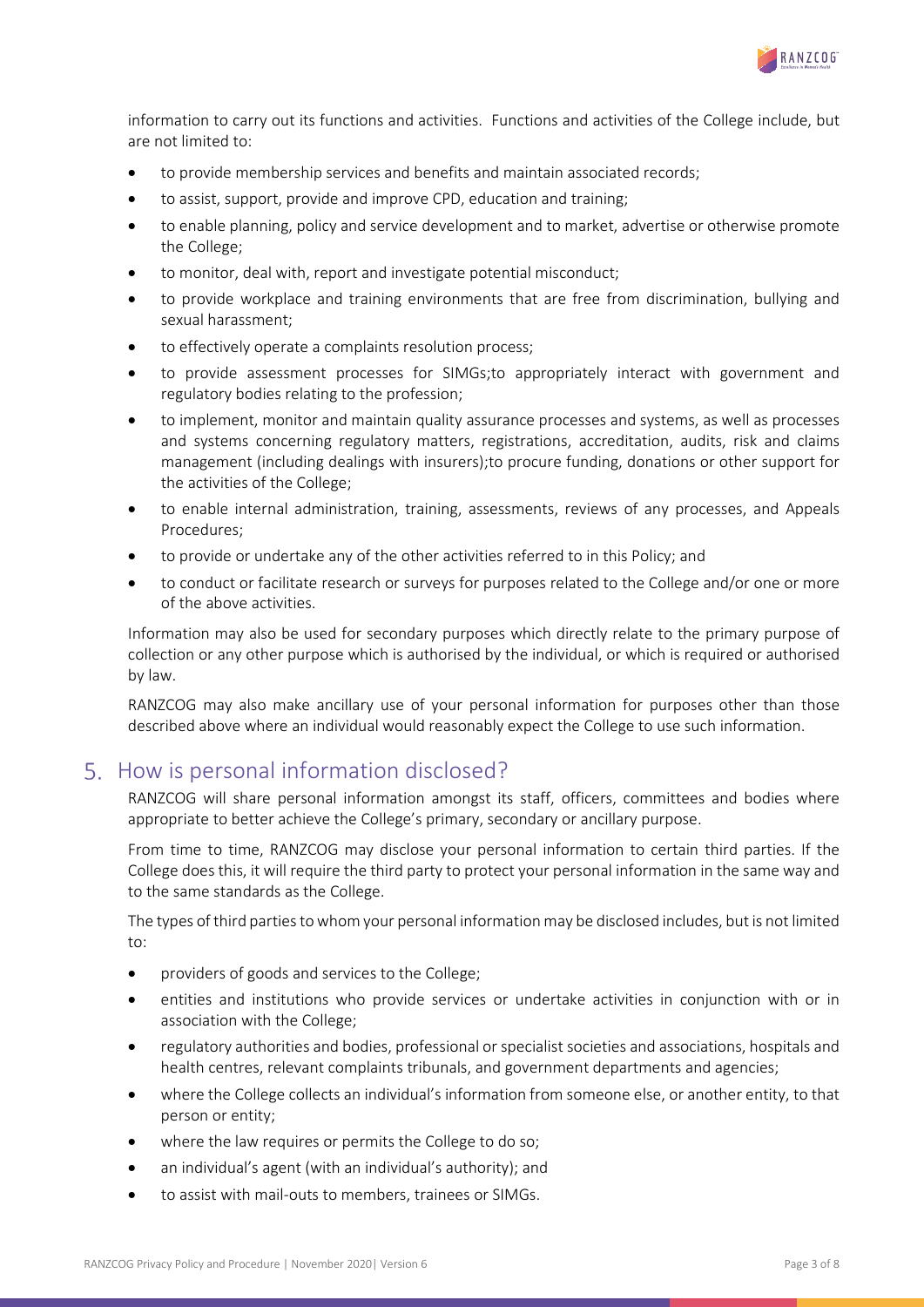

Information supplied in such circumstances is disclosed to suppliers for the contracted purpose. Failure by the third party to act in accordance with this policy and other contractual and legal obligations may result in termination of the relationship with RANZCOG. RANZCOG takes no responsibility or incurs any liability for the errors or omissions of third parties

All specific requests for information from a third party will be documented.

# 5.1 Overseas disclosures

In certain situations, RANZCOG may disclose your personal information to organisations based overseas, countries include:

- Australia (if an individual is based in New Zealand).
- New Zealand (if an individual is based in Australia); or
- any other country in which the College's members may be located.

RANZCOG will take reasonable steps to ensure that receipting organisations will abide by Australian or New Zealand privacy laws, as applicable, when dealing with personal information.

# 5.2 The College website and publications

The software used by RANZCOG in connection with the RANZCOG website and web-based services may record (amongst other things):

- unique visitors and sessions;
- requested pages, downloads, search terms used, posted forms, status and errors, hits and bytes downloaded per directory, file, and file type;
- entrance pages, exit pages, click paths, click to and click from and length of session;
- domains, countries and IP addresses; and
- browsers, platforms and bots.

The statistics are de-identified at the time of recording. This information is used for administrative purposes, including to improve and assess services, and to monitor usage and patterns to improve navigation and design features. – helping users to get information more easily.

RANZCOG sites use cookies to manage login and logout.

The College's Privacy Policy is displayed on the RANZCOG website.

RANZCOG may use sound and image recordings (including photographs) in the production of educational and promotional material for RANZCOG purposes. Such material may be published, either in electronic media (including our website) or in hard copy publications. RANZCOG officers may also take image recordings of attendees at RANCOG events, which may be published on the RANZCOG website or other media with your consent (express or implied).

#### 5.3 Direct marketing

RANZCOG may use or disclose personal information for the purposes of direct marketing from the College or its stakeholders unless an individual has expressly requested otherwise.

Personal information will only be disclosed to third parties for the purpose of direct marketing where the College believes that such marketing materials will or may be of interest to people like the individual recipient.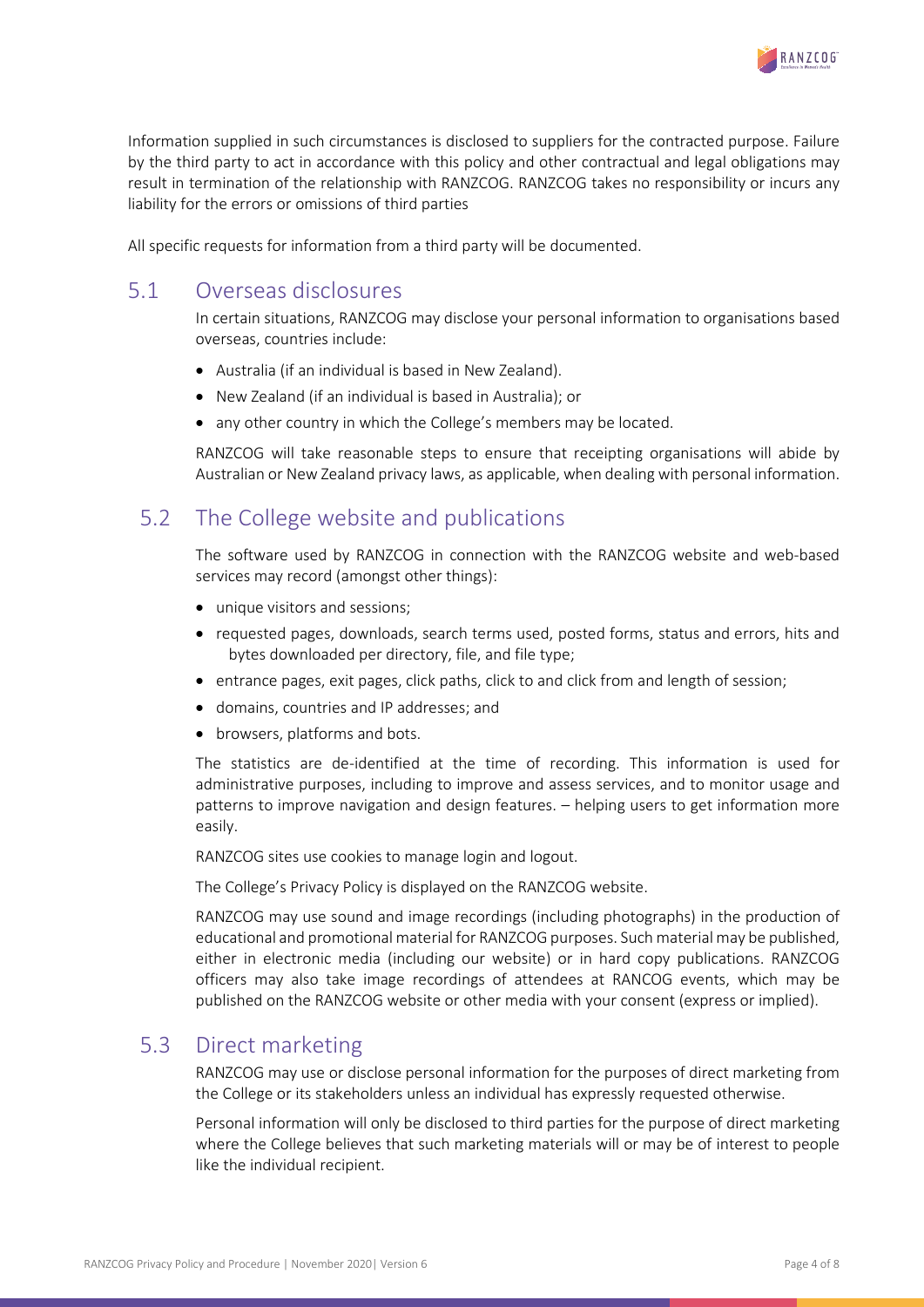

In the ordinary course, broadcast emails will be sent as 'blind copies', i.e. with undisclosed recipients.

An individual may request to be excluded from such direct marketing by contacting the Privacy Officer.

#### Special uses and disclosures

This clause sets out additional provisions relating to special purposes for which your personal information may be collected, used or disclosed by RANZCOG. It is in addition to all other provisions in the Policy.

#### 6.1 College members and trainees generally

Without limiting the scope as defined through other sections of this Policy, personal information about RANZCOG members and trainees is used to conduct College business, including for the purpose of training and assessment and for CPD. Information may, without limitation, be disclosed to College Staff, College Board, committees and bodies, external suppliers, and societies and associations of which the individual is a member.

CPD program participation information may be disclosed to hospitals, day surgery units, statutory bodies and the general public upon enquiry.

#### 6.2 Specialist Assessment

RANZCOG is involved in the assessment of specialist international medical graduates' medical training, qualifications and experience, and therefore provides its decisions and recommendations arising from these assessments to the Australian Medical Council, the Medical Board of Australia and/or Medial Council of New Zealand.

Without limiting the scope of the authorised uses, RANZCOG may need to clarify information provided to it for this purpose with external institutions or individuals, and gather additional information in order to complete the assessment. RANZCOG may also disclose personal information where required to do so by law.

#### 6.3 Public enquiries regarding a Fellow or trainee

Generally, apart from confirming status and speciality of a Fellow or trainee no personal information will be disclosed to a member of the public without written consent except as required by law. Members of the public include spouses, family members and colleagues.

It is important that the recipient of this information is aware that it is a confirmation of the status of a Fellow and not an endorsement.

Unless otherwise agreed, the College will not publicly publish names of Trainees who have successfully completed an examination or components of their training. Trainees will be identified by a number or some other anonymous medium. Other requests regarding Fellows or Trainees will be considered on their individual merit.

# 6.4 Information requests from members and trainees regarding other members and trainees

Requests for the names, practice addresses (and practice / business email addresses) of members may be provided. RANZCOG can also confirm that a person is a member or a trainee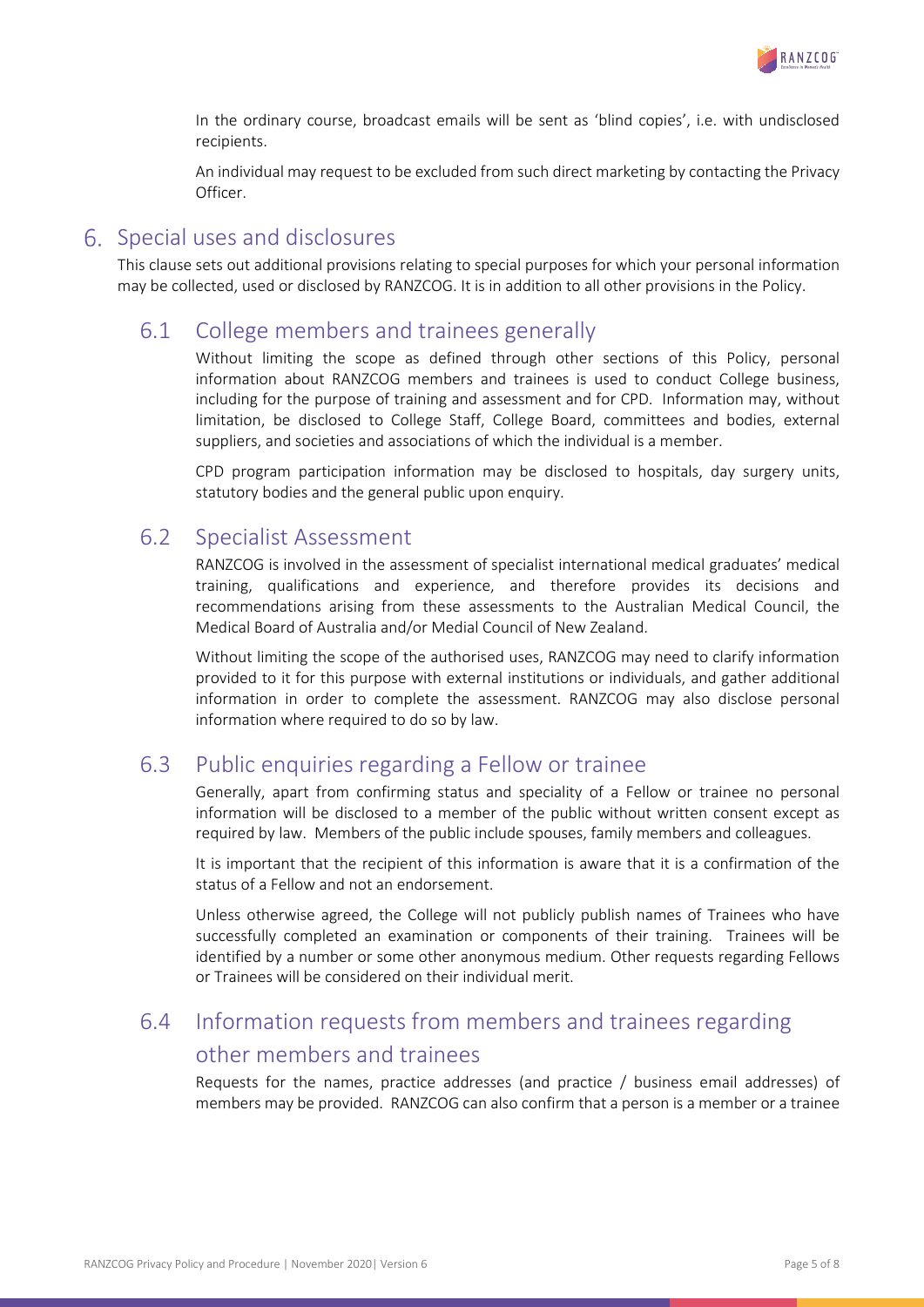

of the College. Any other information about a Fellow or trainee will not be provided without their permission (unless required or authorised by law).

In response to a request for information the College may pursue one of two options (although it is not obliged to do so):

- The College may elect to contact the member or trainee and advise them that information is being requested about them and seek their express consent to release it; or
- The College may elect to obtain the contact details of the requester and provide this to the member or trainee, allowing them to contact the requester directly.

#### 6.5 Medico-legal Register and requests for clinical reviews

The College may respond to enquiries from members of the public, legal firms, health services, statutory bodies or similar requesting the name of a member in a particular region or area of practice who is registered on the College Expert Witness Register or otherwise considered appropriate to assist with a clinical practice or other review.

#### 6.6 Board, Council and committee elections

College elections are held at various times for specific elected positions on various committees, as well as the RANZCOG Board and the RANZCOG Council. Requests by members and trainees for the names and contact details of other members and trainees for the purpose of electioneering for College-run elections will not be granted.

# 6.7 Providing information to College Board, committees and bodies

Records indicating examination performance, work performance and other information on individual trainees and/or members will be available to the College Board,committees and bodies, and supervisors of trainees, where such information is required for review of an individual's performance in their work environment, in an examination or other assessment, in the CPD Program or for other authorised College purposes. Subject to this Policy and other College documents, this information will be treated in confidence by the College Board, committees and bodies, and supervisors of trainees and will not be made public in any way that will enable the identification of individual trainee(s), and where any doubt as to the determination of this exists, the College Privacy Officer must be consulted in order for a determination to be made.

Trainee details and information about trainee performance may also be provided to the trainee's employer, Medical Registration Board and/or Australian Medical Council and/or Medical Council of New Zealand.

# 6.8 Information requests by College Staff members regarding other College Staff members

Personal contact information of each College Staff member is retained in College files for use as required by the People and Wellbeing department or in the case of an emergency. Requests for the contact details of College Staff members by other College Staff members will be considered on a case-by-case basis by the Head of People and Wellbeing.

#### 6.9 Overseas recipients

RANZCOG is a corporate entity which is registered and operates in both Australia and New Zealand. As of necessity, personal information may be collected, used and disclosed between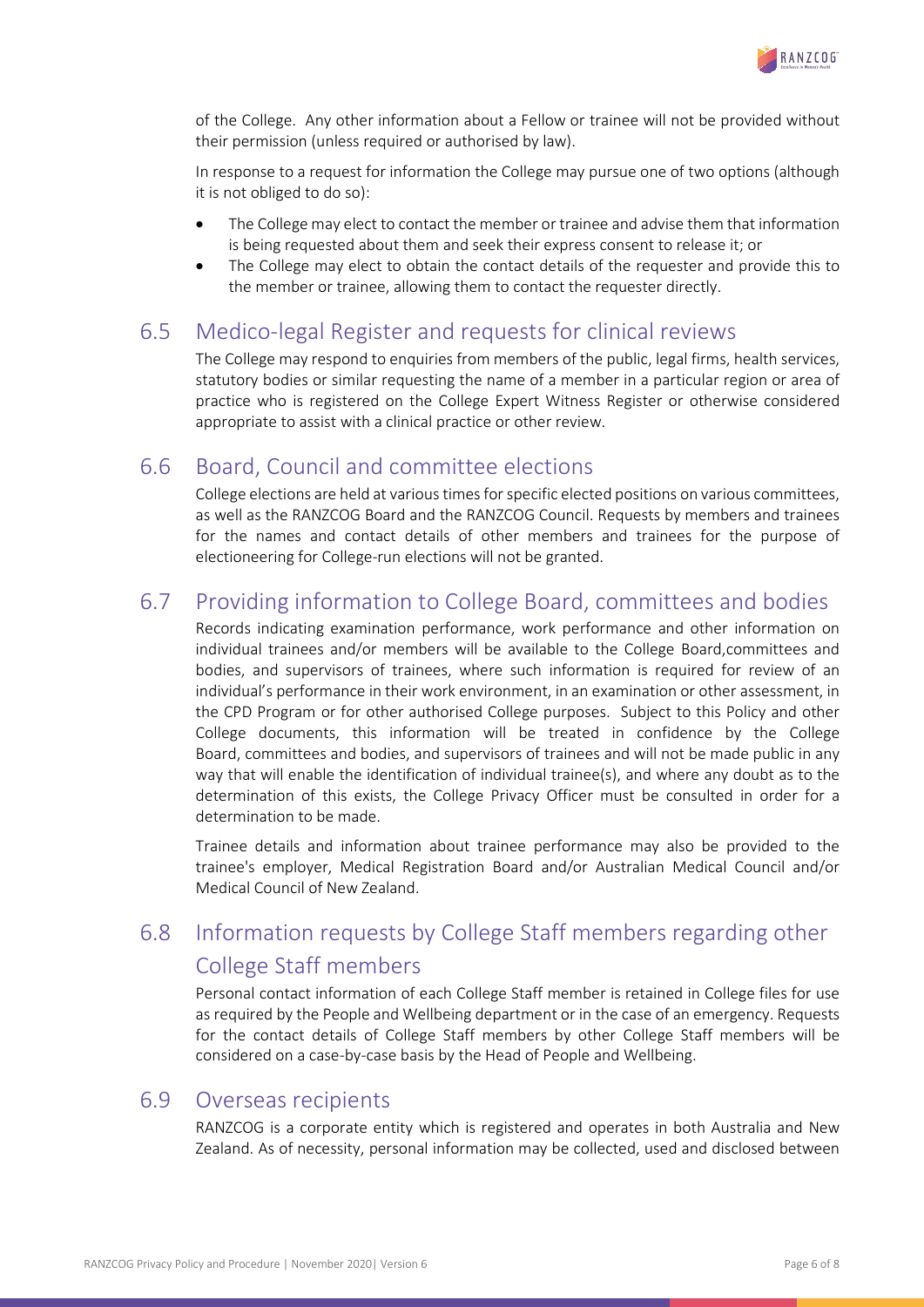

those countries in respect of members, trainees and applicants for assessment of international qualifications.

Personal information may also be disclosed to recipients in overseas countries, in appropriate circumstances, especially in relation to the assessment of an international medical graduate's training, qualifications and experience or those undertaking a period for training overseas. Should this be necessary, the individual will be asked to complete a form consenting to RANZCOG disclosing information to the overseas recipient, and to the overseas recipient providing the requested personal information to RANZCOG.

### 7. How is personal information kept?

The College undertakes to protect personal information from unauthorised use, access, disclosure and alteration. Staff must comply with the handling of personal information as per this policy. IT security systems and internal procedures are also utilised to protect the personal information held by the College.

Consistent with contemporary business practices, the College contracts its infrastructure hosting to resilient and reliable outsourced data centres. The data centres are usually located in Australia or New Zealand. However, the nature of cloud computing means that occasionally data may be stored on servers in other jurisdictions. In the rare occasions where data is stored in other jurisdictions, the College aims to ensure that the service provider has adequate security and complies with all relevant Australian and New Zealand Privacy legislation.

Wherever practicable the College will hold all personal information in electronic form. In the case that personal information is retained in hard copy, these documents will be securely stored.

### Accessing personal information

An individual may contact the Privacy Officer at any time to access their personal information held by the College, unless the personal information is expressly to remain confidential as stated in other College Regulation or policy. They will be required to provide their request in the form available at [www.ranzcog.edu.au.](http://www.ranzcog.edu.au/) The request will be addressed in accordance with privacy legislation. Access will not be provided where the request does not relate to personal information or where the applicable privacy laws permit or require the College to decline that access. As permitted by law, a fee may be requested to cover the cost of access.

All of the identified information that the College has used to grant member access can be viewed by members via the members' portal at [\(https://my.ranzcog.edu.au/](https://my.ranzcog.edu.au/)).

# 9. Correction of personal information

RANZCOG seeks to maintain the accuracy of personal information. Individuals are encouraged to contact the College if the information held is incorrect or to notify the College if personal information has changed (reference should also be made to any additional privacy policies or collection statements). This should be directed to the appropriate person who routinely manages that data, and who may be contacted on +61 3 9417 1699 or at [privacy@ranzcog.edu.au](mailto:privacy@ranzcog.edu.au) . Changes to personal details can also be made on the RANZCOG website via the members' portal [\(https://my.ranzcog.edu.au\)](https://my.ranzcog.edu.au/).

#### 10. Anonymity

An individual may elect not to identify, or to ask RANZCOG to not use or disclose, the individual or their personal information. However, doing so may limit the services the College can reasonably provide to the individual.